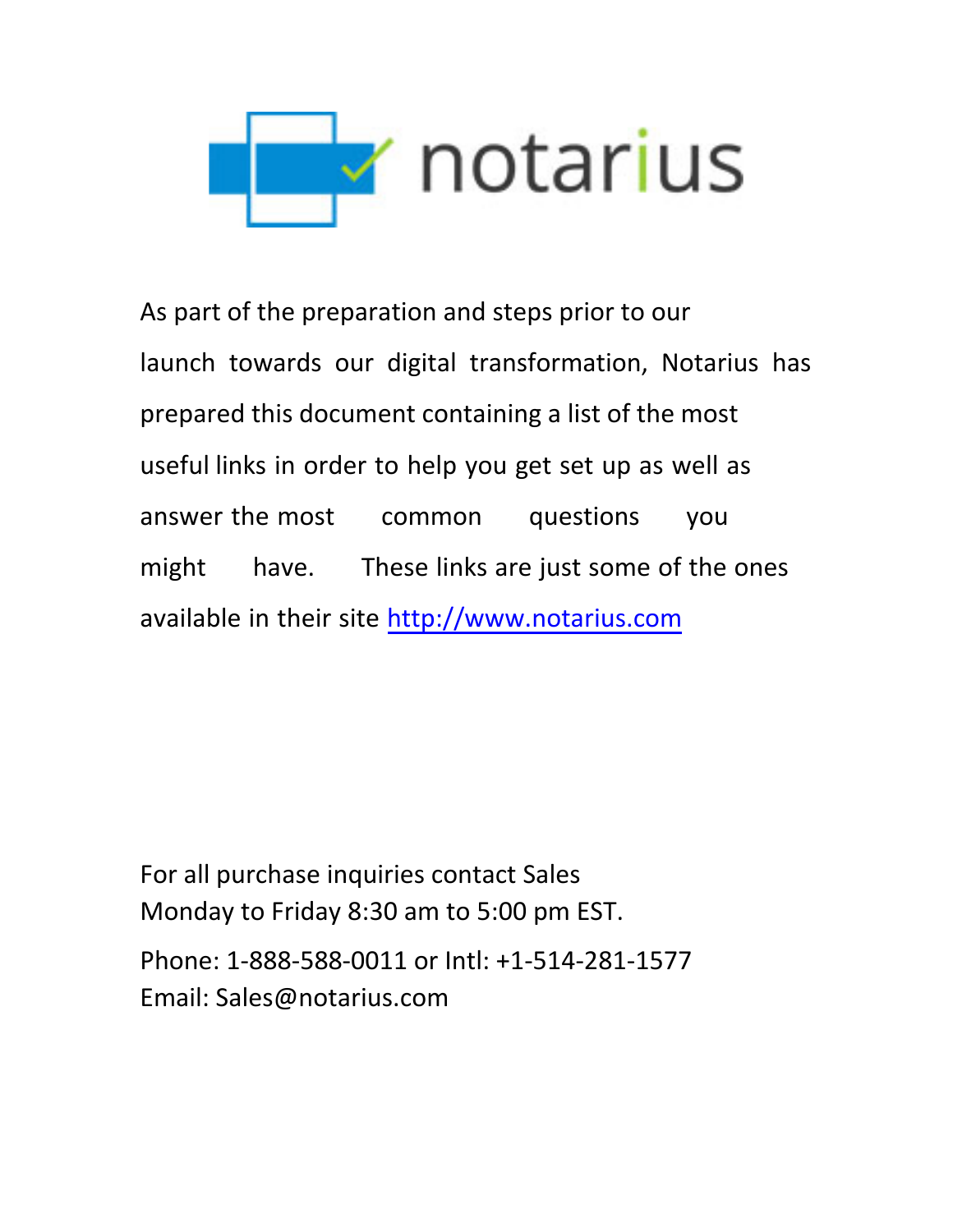## **1. Webinar/Interactive tools**

| <b>ConsignO Desktop free training</b><br>webinar:                                                  | https://notarius.com/en/help/kb/webinars/<br>Offered every Wednesday at 1 pm ET (10 am PT, 11 am MT,<br>noon CT, 2 pm AT). |
|----------------------------------------------------------------------------------------------------|----------------------------------------------------------------------------------------------------------------------------|
| <b>ConsignO Desktop video tutorial:</b>                                                            | https://notarius.com/en/help/kb/consigno-desktop-<br>training-video/                                                       |
| How to merge multiple files into a<br><b>PDF/A-2 file</b>                                          | https://youtu.be/I1iEm6Kj-1k                                                                                               |
| How to convert a drawing into a<br>PDF/A-2 and sign it                                             | https://youtu.be/t1h-KX8uGt8                                                                                               |
| How to convert a drawing into a<br>PDF/A-3, attach files and sign it<br>with ConsignO Desktop      | https://youtu.be/ 0c713yucR4                                                                                               |
| How to convert a cover letter into<br>a PDF/A-3, attach files and sign it<br>with ConsignO Desktop | https://youtu.be/lbymFVaaZ50                                                                                               |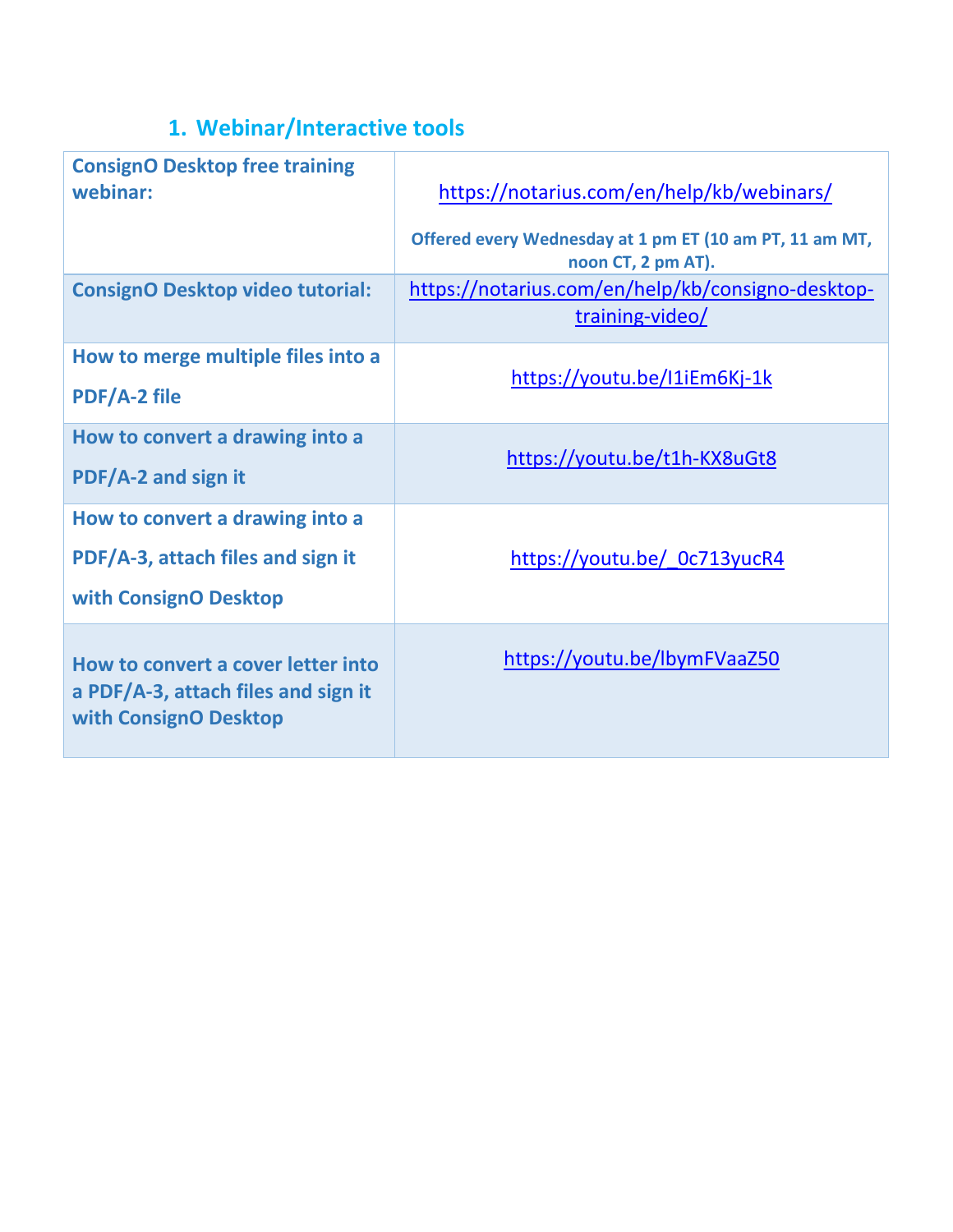## **2. Digital Signatures**

| <b>Highly Reliable</b><br><b>Electronic</b><br><b>Documents - For</b><br><b>Whom Why and</b><br>How?               | https://notarius.com/highly-reliable-electronic-documents-<br>for-whom-why-and-how |
|--------------------------------------------------------------------------------------------------------------------|------------------------------------------------------------------------------------|
| <b>About Digital</b><br><b>Signatures</b>                                                                          | https://notarius.com/en/help/kb/about-digital-signatures/                          |
| <b>CertifiO</b> for<br><b>Professionals</b>                                                                        | https://notarius.com/info/certifioforprofessionals                                 |
| Signing up for a<br><b>CertifiO</b> for<br><b>Professionals Digital</b><br><b>Signature (larger</b><br>deployment) | https://notarius.com/signup/certifioforprofessionals                               |
| <b>CertifiO for</b><br><b>Professional Product</b><br>brochure                                                     | https://notarius.com/info/certifioforprofessionals                                 |
| <b>ConsignO Desktop</b><br><b>Product Brochure</b>                                                                 | https://notarius.com/info/consignodesktop                                          |
| <b>Drafting Goes</b><br>Digital, a Drafter's<br><b>Perspective</b><br>(Testimonial)                                | https://notarius.com/draftinggoesdigital                                           |